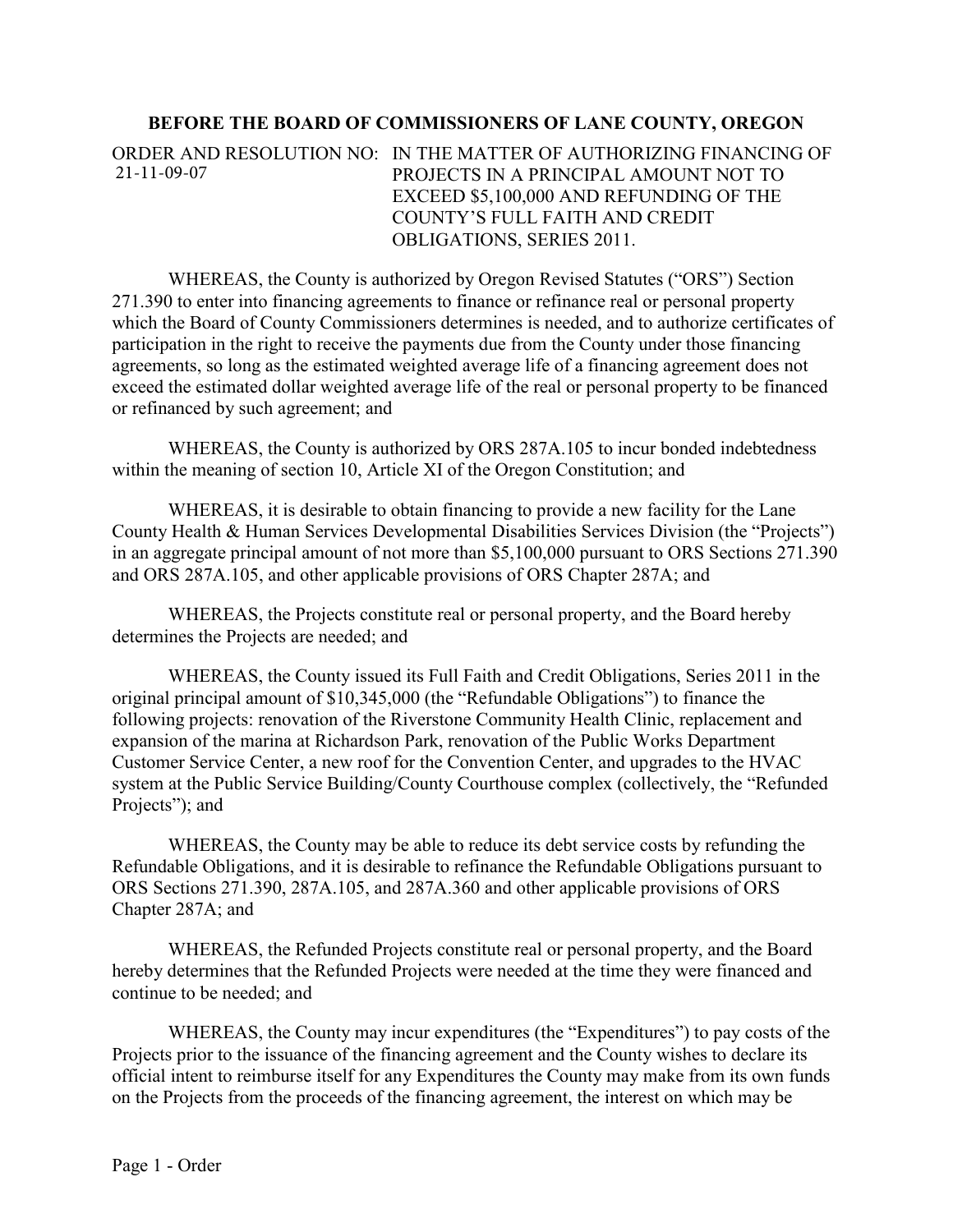excluded from gross income under Section 103 of the Internal Revenue Code of 1986, as amended (the "Code"); now therefore

IT IS HEREBY ORDERED that the County may finance the Projects under the authority of ORS Sections 271.390 and 287A.105, and other applicable provisions of ORS Chapter 287A, by issuing obligations in an aggregate principal amount of not more than \$5,100,000. The County may also pay costs of issuing the obligations with proceeds;

IT IS FURTHER ORDERED that the County may refinance all or a portion of the outstanding Refundable Obligations under the authority of ORS Sections 271.390, 287A.105, and 287A.360, and other applicable provisions of ORS Chapter 287A. The refunding obligations may be issued in an amount sufficient to pay and redeem the Refundable Obligations to be refunded, plus an amount sufficient to pay estimated costs related to accomplishing the refunding and the issuing the refunding obligations;

IT IS FURTHER ORDERED that the County Administrator or the County Treasurer (collectively the "County Official") are hereby authorized, on behalf of the County and without further action by the Board, to:

1. Negotiate, execute and deliver one or more financing agreements (the "New Money Financing Agreements") for the Projects which obligate the County to repay the financed amounts, with interest.

2. Negotiate, execute and deliver one or more financing agreements (the "Refunding Financing Agreements" and together with the New Money Financing Agreements, the "Financing Agreements") for the refunding which obligate the County to repay the financed amounts, with interest.

3. Pursuant to ORS 287A.315, the County Official may pledge the County's full faith and credit and taxing power within the limitations of Sections 11 and 11b of Article XI of the Oregon Constitution, and may agree to pay the Financing Agreements from any and all of the County's legally available funds. The Financing Agreements shall constitute bonded indebtedness and be subject to the limits of ORS 287A.105. The obligation of the County to make financing payments under the Financing Agreements shall be unconditional. Subject to the limitations of this Order, the Financing Agreements may be in such form and contain such terms as the County Official may approve, including covenants for the benefit of the lenders or credit enhancement providers.

4. Negotiate, execute and deliver one or more escrow agreements or similar documents (the "Escrow Agreements") which provide for the issuance of one or more series of "certificates of participation" or "full faith and credit obligations" (the "Obligations") which represent ownership interests in the financing payments due from the County under the Financing Agreements. Subject to the limitations of this Order, the Escrow Agreements and each series of Obligations may be in such form and contain such terms as the County Official may approve, including covenants for the benefit of the lenders or credit enhancement providers.

5. Determine whether the interest payable on each Financing Agreement will be includable in gross income or excludable from gross income under the Internal Revenue Code of 1986, as amended (the "Code").